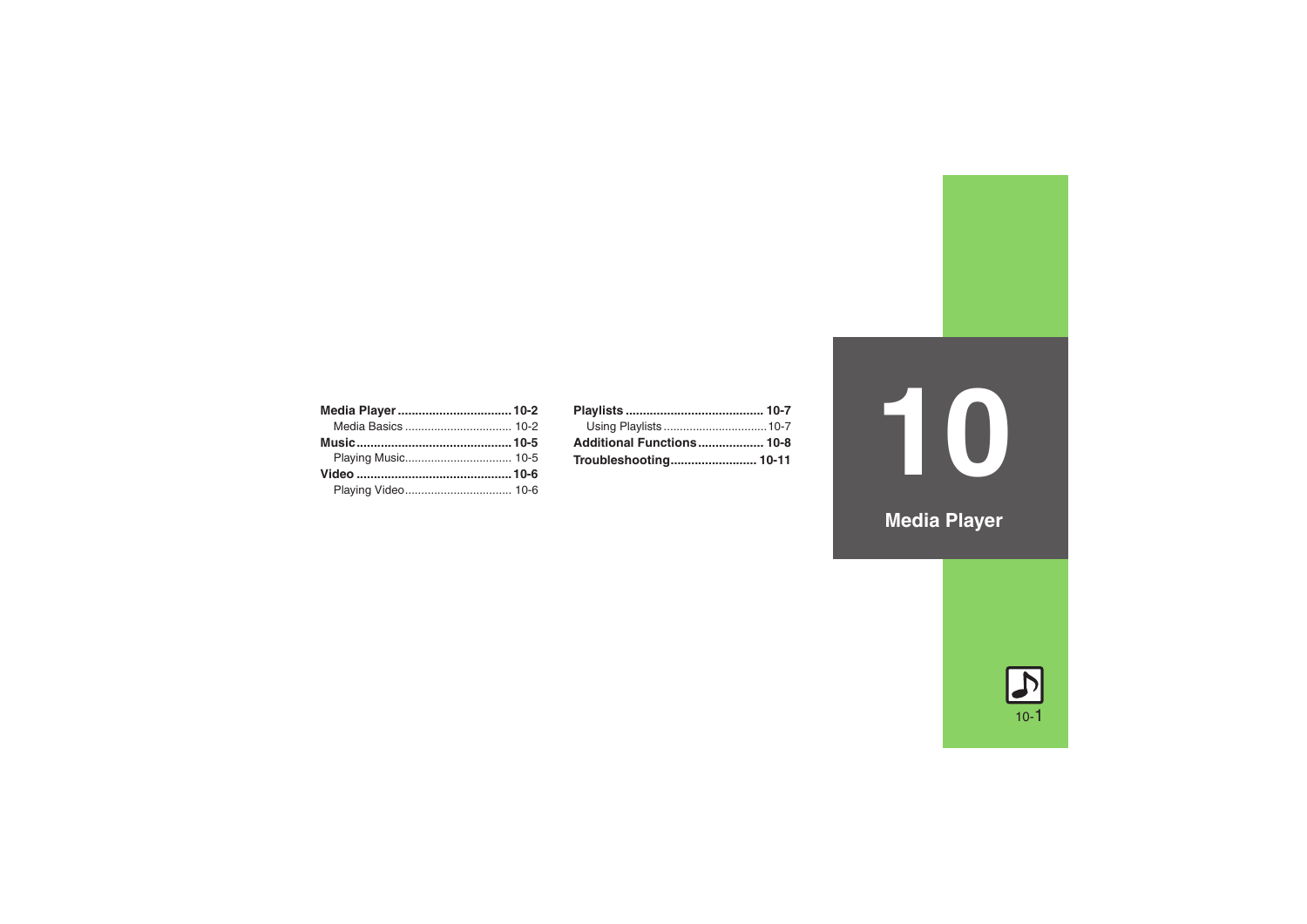# <span id="page-1-0"></span>**Media Player**

# <span id="page-1-1"></span>**Media Basics**

Use Media Player to play music/video on 931SH.

- . Download media files from Mobile Internet sites via Media Player directly.
- . Transfer PC music files and save them on Memory Card.



# **Playback Precautions**

- Media Player is not compatible with some recording/playback formats. Files may not play depending on the Memory Card status.
- . Playback stops for incoming calls.
- . When battery is low, Media Player will not play. If battery runs low during playback, Media Player shuts off.
- Turn down the volume if distortion is noticeable in Speaker sound.
- . Handset plays media while it downloads (streaming); downloaded media cannot be saved. Packet transmission fees apply even while stream is paused.

# **Compatibility**

. Files transferred from PCs cannot be used as ringtones or System Sounds.

**Media Player**

Media Player

**10**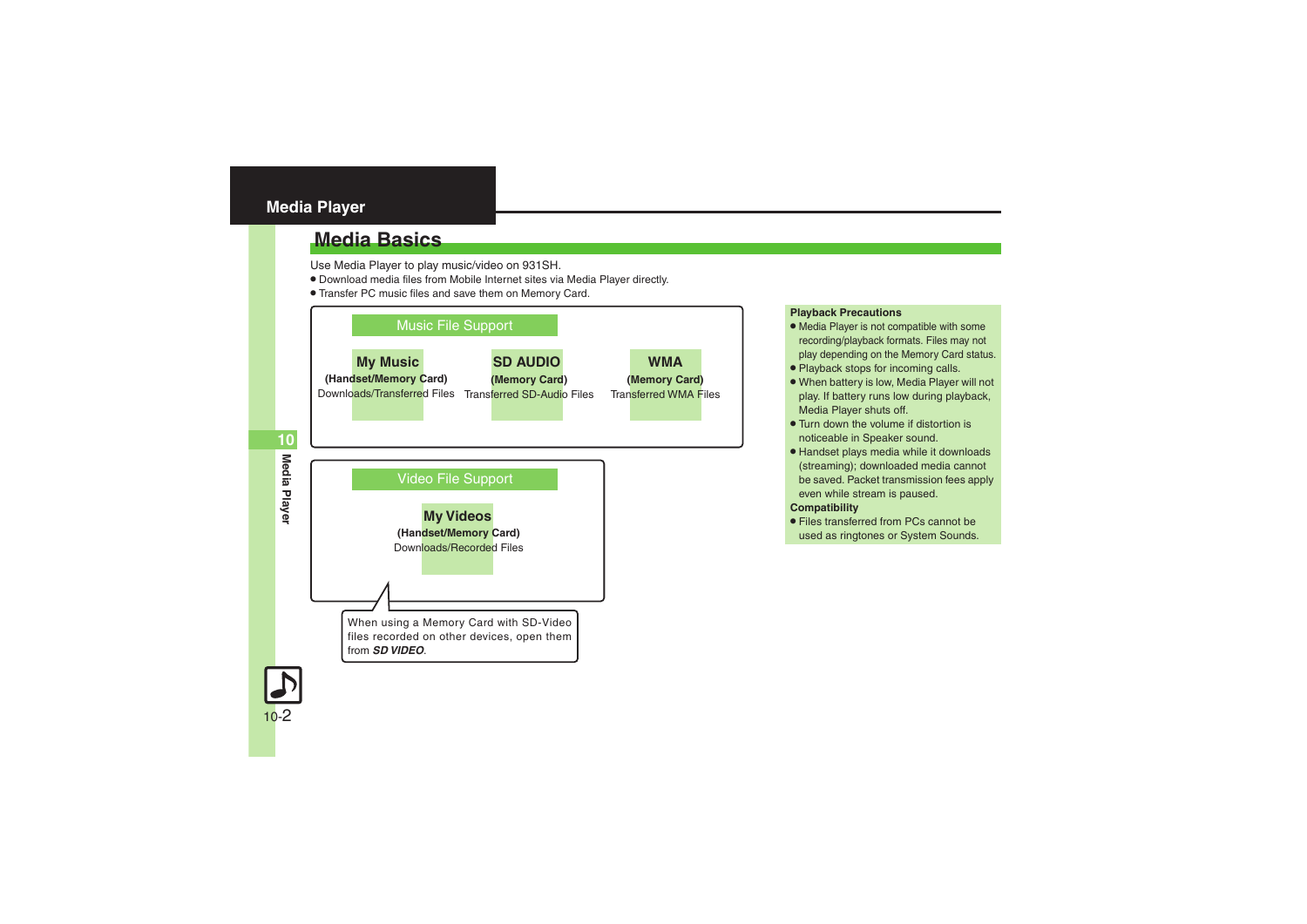**Media Player**

# **Downloading Music**

Download music from the Internet.Read information (price, expiry date, etc.) on the source site.

■ *MENU* or ● *★ Media Player* 

# 2*Music* Music Last Played Music My Music  $SD$   $AUD10$ **AMW** Download Music Music Search





# 3*Download Music*

. Follow the links to download media.

**Download via Music Search (Japanese)**

- **In**  3**,** *Music Search*
- Follow onscreen instructions.









# 3*Download Videos*

. Follow the links to download media.

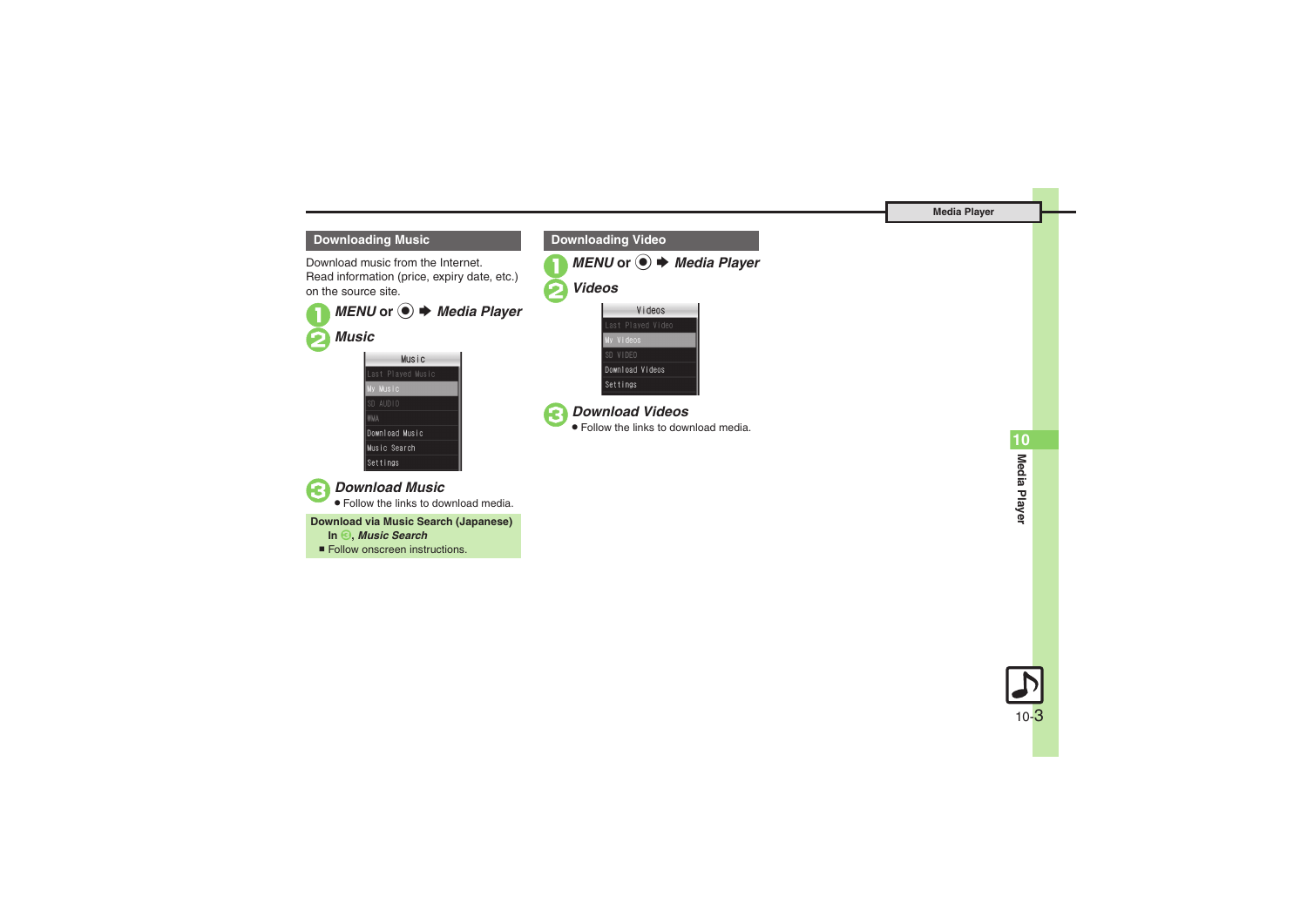## **Media Player**

## **Saving Music Files from PCs**

- . Use software to convert music file format.
- . For software usage and specifications, see the provider's website, etc.
- . SoftBank does not guarantee compatibility with any software.
- . USB Cable may be purchased separately.

## **Handling Transferred Files**

- . Copyright laws limit duplicated material to private use only.
- . Files created with PC software, etc. may not play.
- . Comply with copyright and other intellectual property laws when using obtained files.

# **Using MTP Mode**

Follow these steps to save WMA files via S! Music Connect (Japanese):

- . For more about S! Music Connect, see SOFTBANK MOBILE Corp. Website (**P.19-18**).
- . Copy protected files can only be played on the handset with which the files were transferred.

# *MENU* or ● **→** *Media Player MTP Mode* → *Yes*





. Copy music from PC. Refer to the S! Music Connect help menu for operational instructions.



. Disconnect USB Cable.

# **Saving AAC Files**

Convert PC music files to 931SH-compatible format (**P.19-17**), then save to corresponding Memory Card folder (**P.12-5**) via Mass Storage. Install USB Cable driver beforehand.

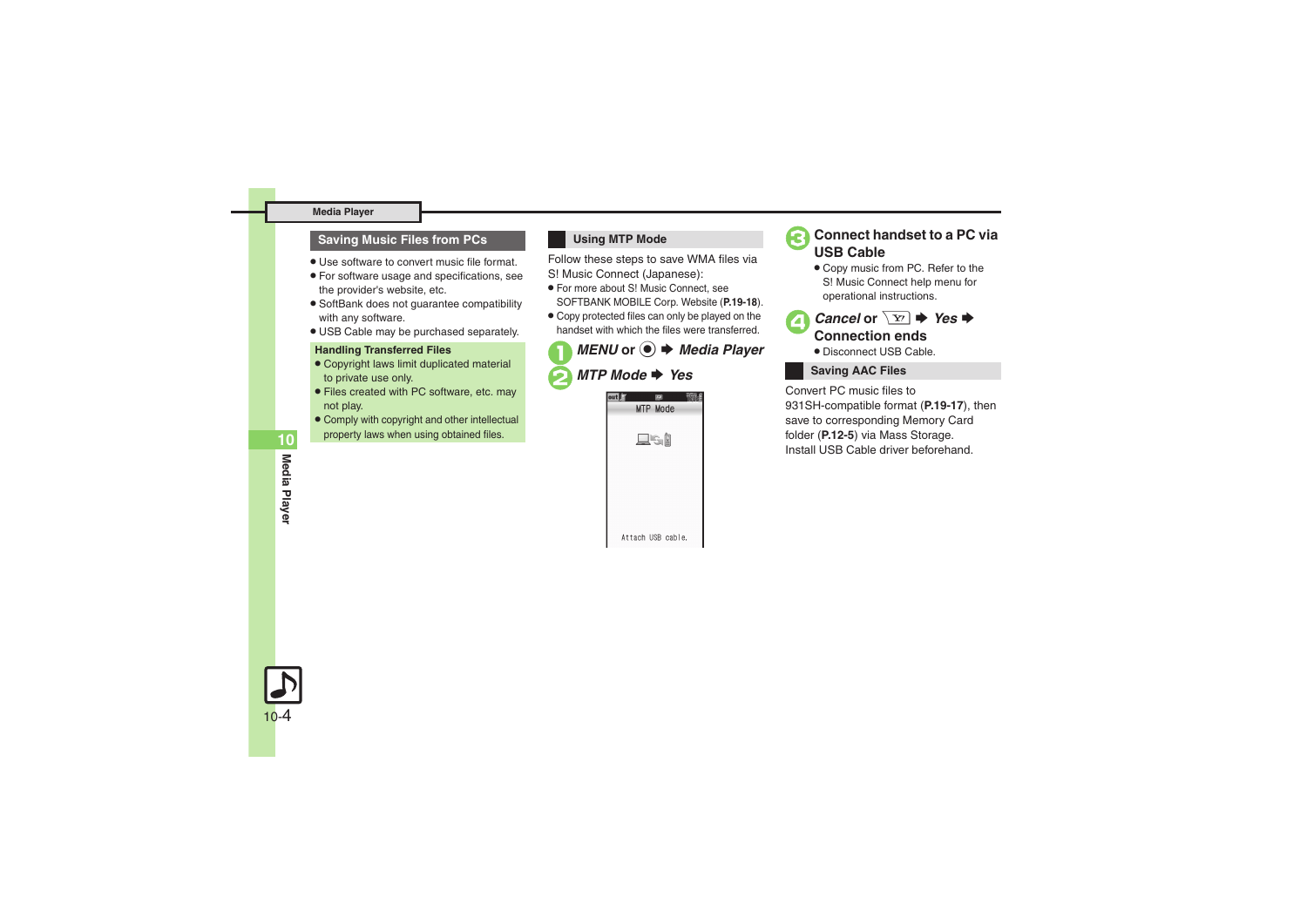<span id="page-4-1"></span>

# **Advanced**

[Resuming from stopped point](#page-7-1) C [Switching audio output to wireless device](#page-7-2) C[Accessing linked information](#page-7-3) C [Playing repeatedly or randomly](#page-7-4) ([Changing Sound Effects](#page-7-5) (**[P.10-8](#page-7-1)**)



<span id="page-4-0"></span>**10**Media Playe **Media Player**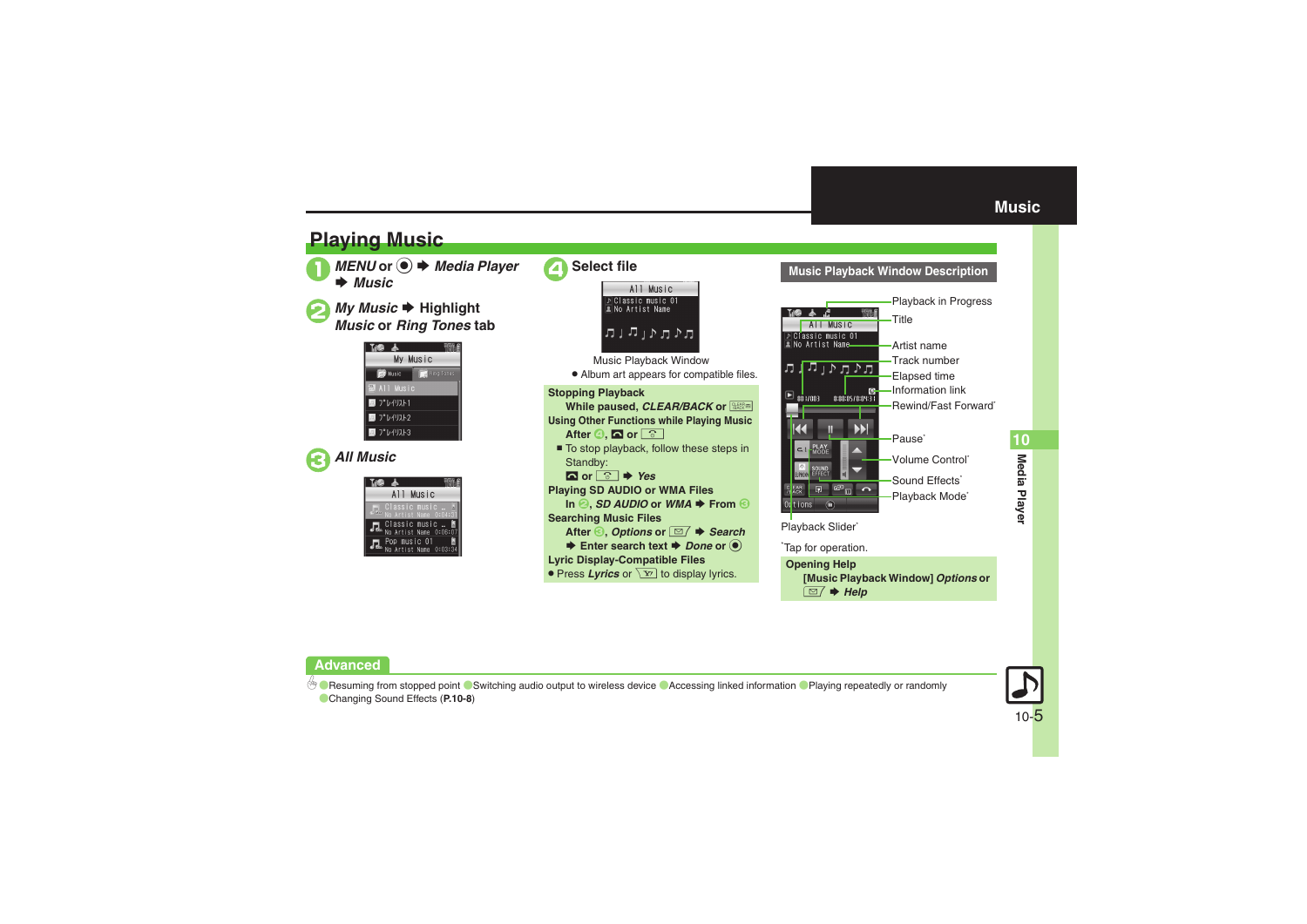# <span id="page-5-0"></span>**Video**

# <span id="page-5-1"></span>**Playing Video**

 $MENU$  or  $\odot$   $\rightarrow$  *Media Player Videos*

*My Videos → Phone*<br>*Memory* or *Memory Card* 



3*All Videos*

| All Videos |                      |         |
|------------|----------------------|---------|
| No Author  | XXXXXX XXXXXX        | 0:00:10 |
| No Author  | <b>XXXXXX_XXXXXX</b> | 0:00:20 |



# **Video Playback Window Description**



**Media Player**

Media Player

**10**

# **Advanced**



**6 Chesuming from stopped point C[Switching audio output to wireless device](#page-7-2) C[Accessing linked information](#page-7-3) CPlaying repeatedly or randomly** ([Specifying start point](#page-7-7) ([Changing Sound Effects](#page-7-8) ([Changing playback size](#page-7-9) ([Setting Backlight status](#page-7-10) ([Hiding linked information](#page-7-11) (**[P.10-8](#page-7-1)**)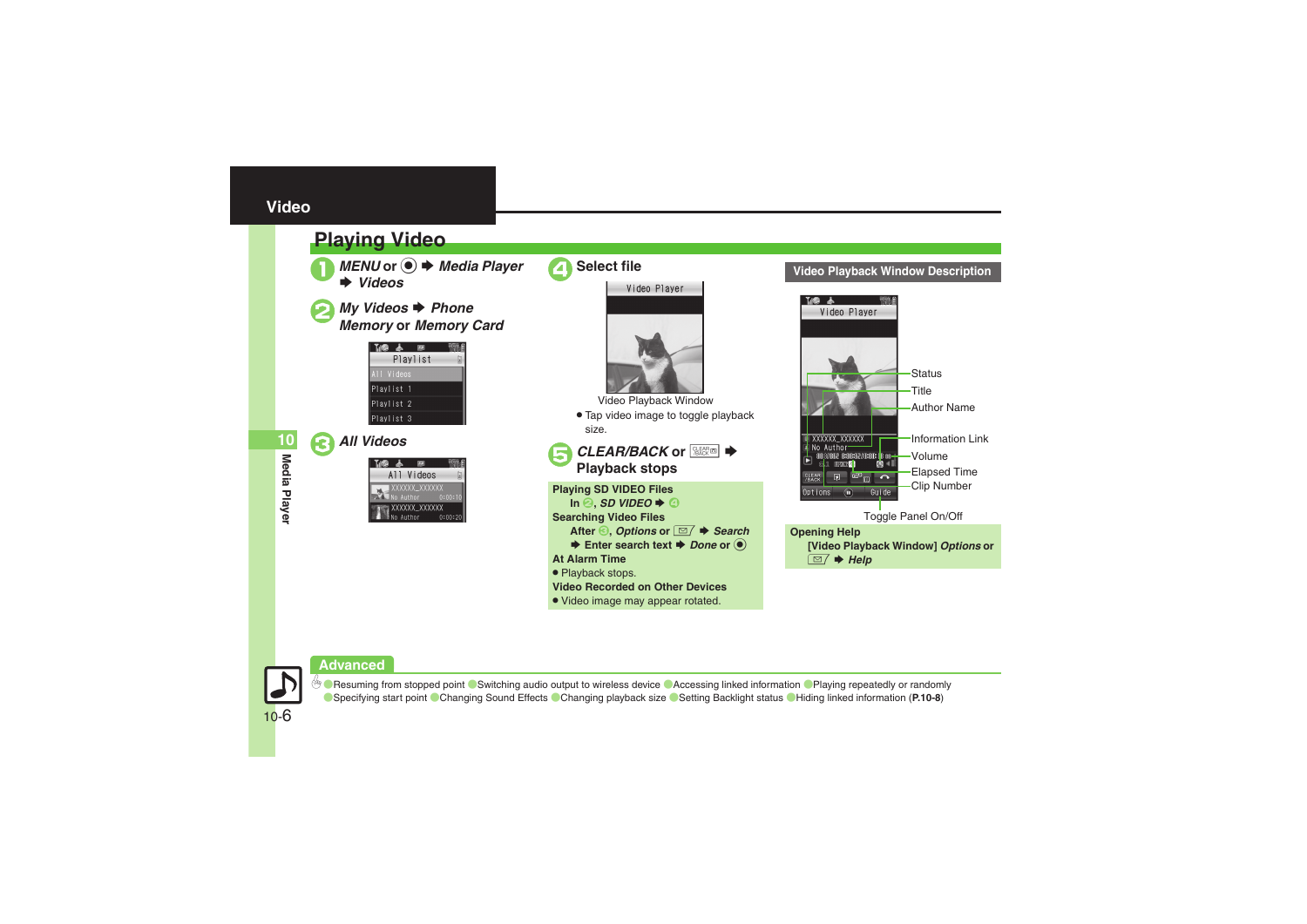<span id="page-6-1"></span><span id="page-6-0"></span>

# **Advanced**

4 [Organizing Playlists](#page-8-0) O[Sorting files](#page-8-1) O[Deleting/editing SD AUDIO files](#page-8-2) O[Deleting All](#page-8-3) WMA files O[Downloading Contents Keys](#page-8-4) O[Opening properties](#page-9-0) (**[P.10-9](#page-8-0)** - **[10-10](#page-9-0)**)

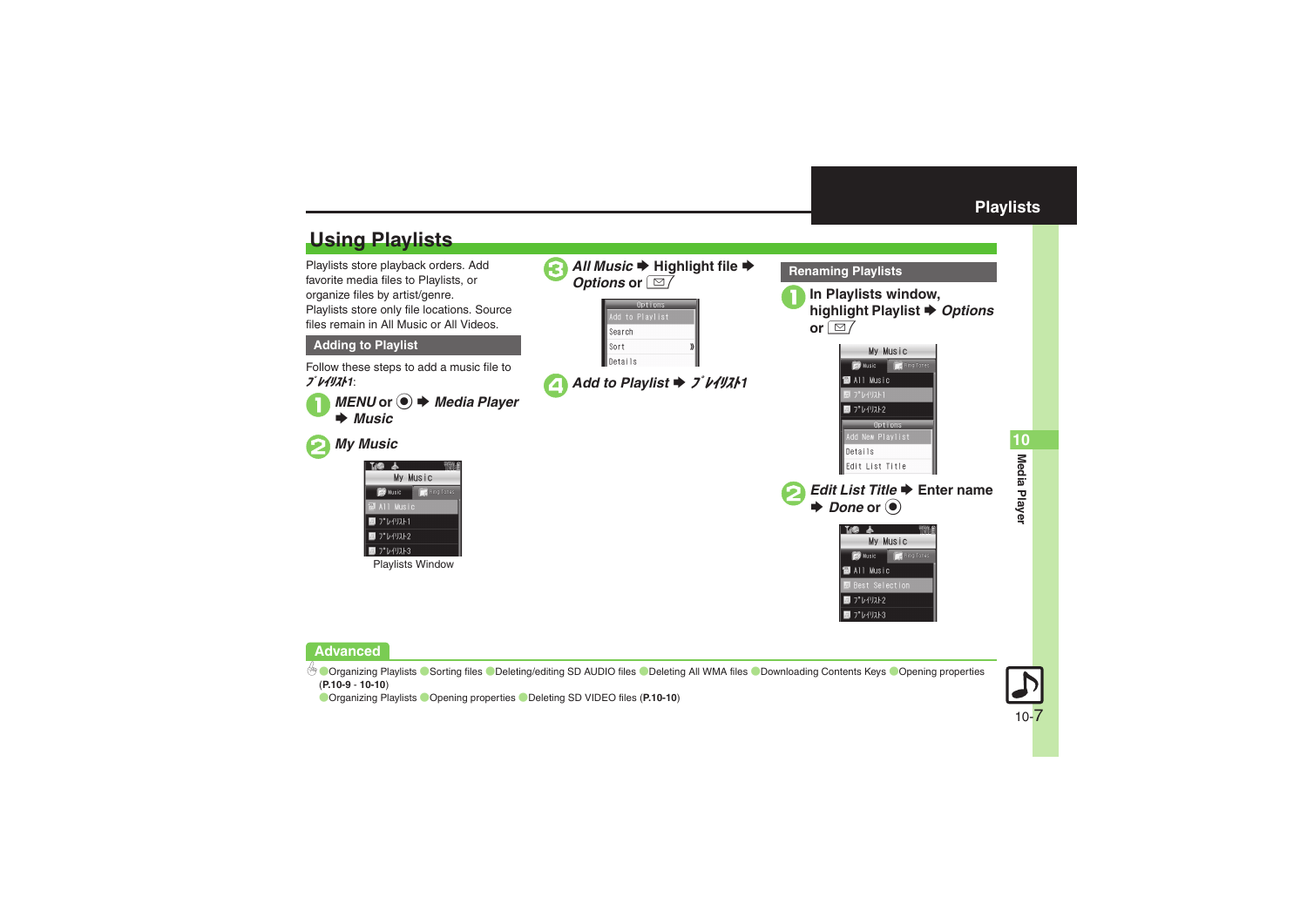# <span id="page-7-0"></span>**Additional Functions**

<span id="page-7-3"></span><span id="page-7-2"></span><span id="page-7-1"></span>

| <b>Media Playback</b>                    |                                                                                                            |                                                                                                                           | Video                      |                              |  |
|------------------------------------------|------------------------------------------------------------------------------------------------------------|---------------------------------------------------------------------------------------------------------------------------|----------------------------|------------------------------|--|
| <b>Music &amp; Video</b>                 |                                                                                                            |                                                                                                                           |                            |                              |  |
|                                          | <b>Resuming from</b><br>stopped point                                                                      | MENU or $\odot \rightarrow$ Media Player $\rightarrow$ Music or Videos<br>Last Played Music or Last Played Video          |                            | Playing                      |  |
|                                          | <b>Switching audio</b><br>output to wireless<br>device                                                     | MENU or $\odot \rightarrow$ Media Player $\rightarrow$ Settings $\rightarrow$<br><b>§ Sound Output → Bluetooth Device</b> |                            | or rando                     |  |
|                                          | <b>Accessing linked</b><br>information                                                                     | During playback, Options or <b><i>I</i></b> + Access<br>WEB Link $\Rightarrow$ Yes                                        |                            | <b>Specifyi</b>              |  |
|                                          | l Music                                                                                                    |                                                                                                                           |                            | point                        |  |
|                                          | Start Here During playback, Options or $\boxed{\simeq}$ $\blacktriangleright$<br>Playback Mode → See below |                                                                                                                           | Changin<br><b>Effects</b>  |                              |  |
|                                          |                                                                                                            | <b>Repeat One File</b><br>Repeat                                                                                          |                            | Changin<br>size              |  |
| <b>Playing repeatedly</b><br>or randomly | <b>Repeat All Files</b><br><b>Repeat All</b>                                                               |                                                                                                                           | <b>Setting I</b><br>status |                              |  |
|                                          | <b>Play Randomly</b><br><b>Random</b>                                                                      |                                                                                                                           |                            |                              |  |
|                                          |                                                                                                            | <b>Repeat Randomly</b><br><b>Random Repeat</b>                                                                            |                            | <b>Hiding li</b><br>informat |  |
|                                          | <b>Changing Sound</b><br><b>Effects</b>                                                                    | During playback, Options or <b><i>im</i></b> Sound<br>Effects Select effect                                               |                            |                              |  |

<span id="page-7-11"></span><span id="page-7-10"></span><span id="page-7-9"></span><span id="page-7-8"></span><span id="page-7-7"></span><span id="page-7-6"></span>

| <b>Playing repeatedly</b><br>or randomly | Start Here During playback, Options or $\Box$ $\blacktriangleright$<br>Settings → Playback Mode → See below                                                   |
|------------------------------------------|---------------------------------------------------------------------------------------------------------------------------------------------------------------|
|                                          | <b>Repeat One File</b><br>Repeat                                                                                                                              |
|                                          | <b>Repeat All Files</b><br><b>Repeat All</b>                                                                                                                  |
|                                          | <b>Play Randomly</b><br>Random                                                                                                                                |
| <b>Specifying start</b><br>point         | During playback, Options or 27<br><b>Time</b><br>Search Enter time Accept or $\bullet$                                                                        |
| <b>Changing Sound</b><br><b>Effects</b>  | During playback, Options or $\Box$ Settings<br>Sound Effects Select effect                                                                                    |
| Changing playback<br>size                | During playback, Options or $\Box$ $\rightarrow$<br><b>Settings</b><br>Display Size Select size                                                               |
| <b>Setting Backlight</b><br>status       | During playback, Options or [ <i>⊠</i> / ■<br>Settings<br>Backlight Select option<br>• Selecting <i>Normal Settings</i> applies Display<br>Backlight setting. |
| <b>Hiding linked</b><br>information      | During playback, Options or [ <i>⊠</i> / =<br><b>Settings</b><br>Web Link Setting $\rightarrow$ Off                                                           |
|                                          |                                                                                                                                                               |

<span id="page-7-5"></span><span id="page-7-4"></span>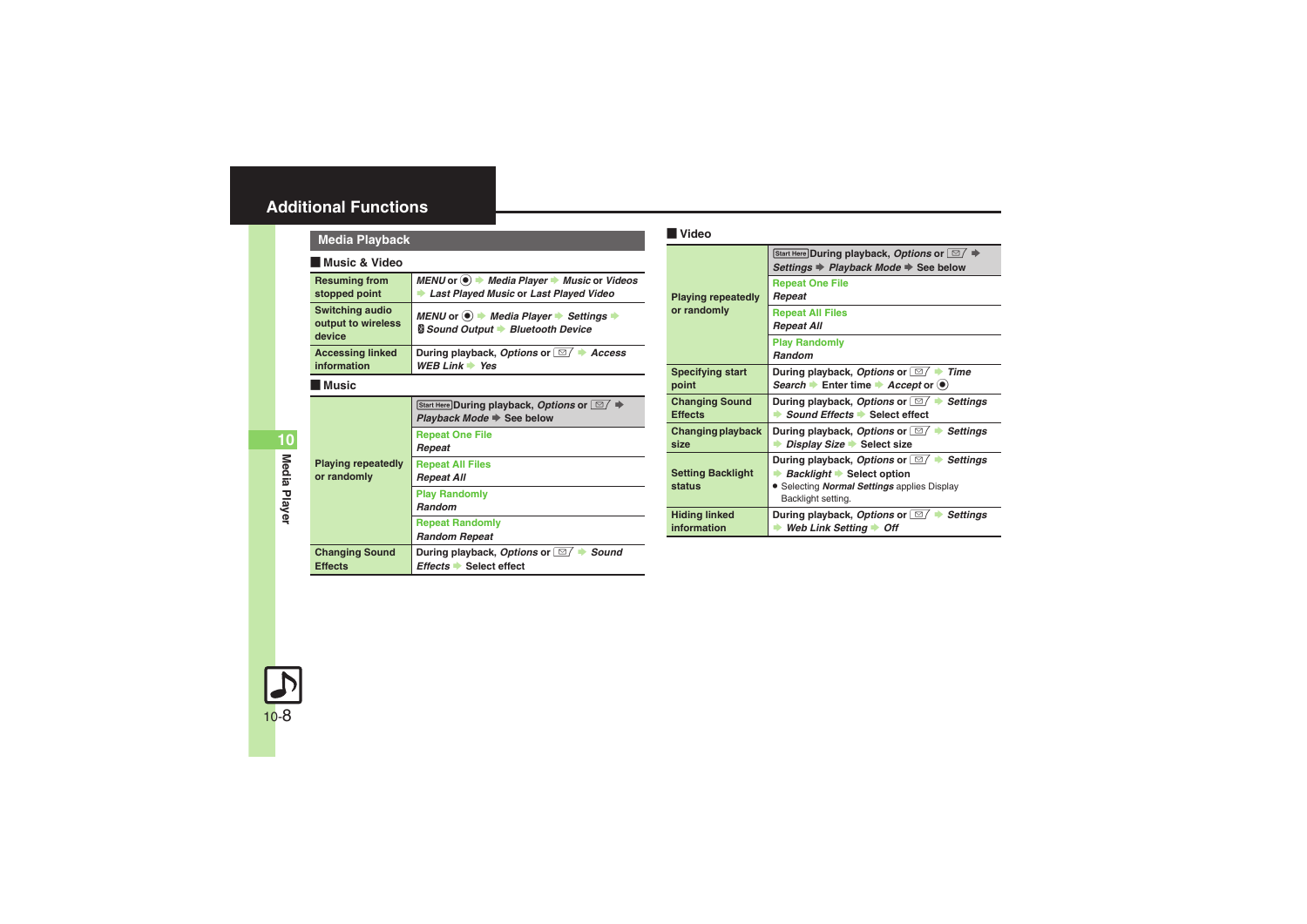**Additional Functions**

<span id="page-8-4"></span><span id="page-8-3"></span><span id="page-8-2"></span>. Follow onscreen instructions.

<span id="page-8-1"></span><span id="page-8-0"></span>

| <b>Managing Music Files</b>                              |                                                                                                                                                                                                                                                                                          |                                           | Start Here MENU or $\textcircled{\textcircled{\textcirc}}$ $\Rightarrow$ Media Player $\Rightarrow$ Music<br>$\Rightarrow$ SD AUDIO $\Rightarrow$ See below                                                                                                |
|----------------------------------------------------------|------------------------------------------------------------------------------------------------------------------------------------------------------------------------------------------------------------------------------------------------------------------------------------------|-------------------------------------------|------------------------------------------------------------------------------------------------------------------------------------------------------------------------------------------------------------------------------------------------------------|
| <b>Organizing Playlists</b>                              | Start Here MENU or $\textcircled{\textcircled{\textcirc}}$ $\Rightarrow$ Media Player $\Rightarrow$ Music<br>$\Rightarrow$ My Music $\Rightarrow$ Highlight tab $\Rightarrow$ See below<br><b>Adding New Playlists</b><br>Options or $\Box$ Add New Playlist $\blacktriangleright$ Enter |                                           | <b>Deleting Single Files</b><br>All Music $\rightarrow$ Highlight file $\rightarrow$ Options or $\boxed{\simeq}$ $\rightarrow$<br>Delete Track $\rightarrow$ Yes<br>• Source files will be deleted.                                                        |
|                                                          | name $\rightarrow$ <i>Done</i> or $\circledast$<br><b>Deleting Playlists</b><br>Highlight Playlist $\rightarrow$ Options or $\boxed{\cong}$ $\rightarrow$ Delete<br>$Plavlist \rightarrow Yes$                                                                                           | Deleting/editing<br><b>SD AUDIO files</b> | <b>Deleting All Files</b><br>Highlight All Music $\rightarrow$ Options or $\boxed{\cong}$ $\rightarrow$ Del.<br>All Tracks $\rightarrow$ Yes $\rightarrow$ Yes<br>• Source files will be deleted.                                                          |
|                                                          | <b>Deleting Playlist Files</b><br>Select Playlist → Highlight file → Options or<br>$\Box$ $\rightarrow$ Delete $\rightarrow$ Yes                                                                                                                                                         |                                           | <b>Editing Title/Artist</b><br>All Music $\rightarrow$ Highlight file $\rightarrow$ Options or $\boxed{\simeq}$ $\rightarrow$<br><i>Edit</i> $\Rightarrow$ Select item $\Rightarrow$ Enter title or name $\Rightarrow$<br>Done or $\left( \bullet \right)$ |
|                                                          | <b>Changing File Order</b><br>Select Playlist $\rightarrow$ Highlight file $\rightarrow$ Options or<br>$\Box$ $\Box$ Change Order $\blacktriangleright$ Move file                                                                                                                        | <b>Deleting All WMA</b>                   | MENU or $\bullet$ $\bullet$ Media Player $\bullet$ Settings $\bullet$<br>Delete All WMA Enter Handset Code CK                                                                                                                                              |
| <b>Sorting files</b>                                     | MENU or $\bullet$ $\bullet$ Media Player $\bullet$ Music $\bullet$ My<br>Music $\rightarrow$ Highlight tab $\rightarrow$ All Music $\rightarrow$ Options                                                                                                                                 | files                                     | or $\odot$ $\rightarrow$ Yes<br>• Source files will be deleted.                                                                                                                                                                                            |
| or $\Box$ $\rightarrow$ Sort $\rightarrow$ Select option |                                                                                                                                                                                                                                                                                          | Downloading<br><b>Contents Keys</b>       | MENU or $\bullet$ $\bullet$ Media Player $\bullet$ Music $\bullet$ My<br>Music $\rightarrow$ Highlight tab $\rightarrow$ Select Playlist $\rightarrow$<br>Select file (with $\frac{1}{2}$ ) $\rightarrow$ Yes                                              |

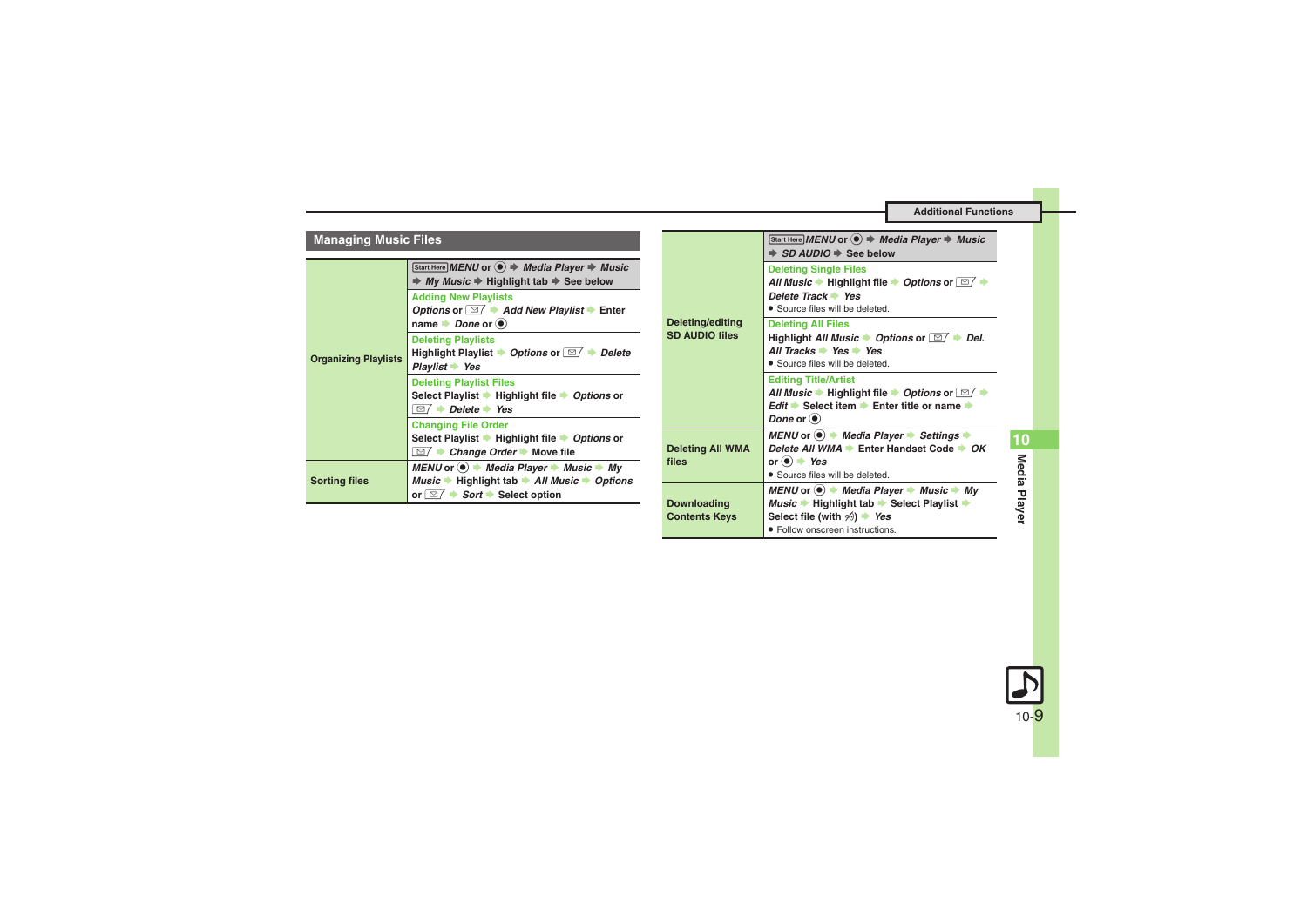<span id="page-9-0"></span>

| <b>Additional Functions</b> |                                                                                                                                                                                                            |                          |
|-----------------------------|------------------------------------------------------------------------------------------------------------------------------------------------------------------------------------------------------------|--------------------------|
|                             |                                                                                                                                                                                                            |                          |
|                             | Start Here MENU or $\textcircled{\textcircled{\textcirc}}$ $\Rightarrow$ Media Player $\Rightarrow$ Music<br>$\Rightarrow$ See below                                                                       | <b>Downloa</b>           |
|                             | <b>SD AUDIO Files</b><br>$SD$ AUDIO $\rightarrow$ All Music $\rightarrow$ Highlight file $\rightarrow$                                                                                                     | <b>Content</b>           |
| <b>Opening properties</b>   | Options or $\Box$ $\rightarrow$ Details                                                                                                                                                                    |                          |
|                             | <b>Other Files</b><br>My Music $\Rightarrow$ Highlight tab $\Rightarrow$ Select Playlist $\Rightarrow$<br>Highlight file $\rightarrow$ Options or $\boxed{\text{S}}$ $\rightarrow$ Details                 |                          |
| <b>Managing Video Files</b> |                                                                                                                                                                                                            | Opening                  |
|                             | Start Here MENU or $\textcircled{\textcircled{\textcirc}}$ $\Rightarrow$ Media Player $\Rightarrow$ Videos<br>$\Rightarrow$ My Videos $\Rightarrow$ Phone Memory or Memory<br>$Card \Rightarrow$ See below |                          |
|                             | <b>Adding New Playlists</b><br>Options or $\boxed{\simeq}$ $\blacktriangleright$ Add New Playlist $\blacktriangleright$ Enter<br>name $\rightarrow$ <i>Done</i> or $\odot$                                 | <b>Deleting</b><br>files |
| <b>Organizing Playlists</b> | <b>Deleting Playlists</b><br>Highlight Playlist $\rightarrow$ Options or $\boxed{\simeq}$ $\rightarrow$ Delete<br>$Plavlist$ Yes                                                                           |                          |
|                             | <b>Deleting Playlist Files</b><br>Select Playlist → Highlight file → Options or<br>$\overline{\boxdot}$ $\rightarrow$ Delete $\rightarrow$ Yes                                                             |                          |
|                             | <b>Changing File Order</b><br>Select Playlist → Highlight file → Options or<br>$\Box$ $\rightarrow$ Change Order $\rightarrow$ Move file                                                                   |                          |
| <b>Sorting files</b>        | MENU or $\odot \rightarrow$ Media Player $\rightarrow$ Videos $\rightarrow$ My<br>Videos → Phone Memory or Memory Card →                                                                                   |                          |
|                             | All Videos $\rightarrow$ Options or $\boxed{\text{or}}$ $\rightarrow$ Sort $\rightarrow$ Select<br>option                                                                                                  |                          |

<span id="page-9-3"></span><span id="page-9-2"></span>

| <b>Downloading</b><br><b>Contents Keys</b> | MENU or $\circledast$ $\rightarrow$ Media Player $\rightarrow$ Videos $\rightarrow$ My<br>Videos $\blacktriangleright$ Phone Memory or Memory Card $\blacktriangleright$<br>All Videos Select file (with $\frac{1}{2}$ ) > Yes<br>• Follow onscreen instructions. |
|--------------------------------------------|-------------------------------------------------------------------------------------------------------------------------------------------------------------------------------------------------------------------------------------------------------------------|
|                                            | Start Here MENU or $\left( \bullet \right)$ $\Rightarrow$ Media Player $\Rightarrow$ Videos<br>$\Rightarrow$ See below                                                                                                                                            |
| <b>Opening properties</b>                  | <b>SD VIDEO Files</b><br>SD VIDEO $\rightarrow$ Highlight file $\rightarrow$ Options or $\boxed{\simeq}$<br>$\rightarrow$ Details                                                                                                                                 |
|                                            | <b>Other Files</b><br>My Videos Phone Memory or Memory Card<br>Select Playlist → Highlight file → Options or<br>$\rightarrow$ Details<br>⊠                                                                                                                        |
| <b>Deleting SD VIDEO</b><br>files          | MENU or $\circledast$ $\Rightarrow$ Media Player $\Rightarrow$ Videos $\Rightarrow$ SD<br>VIDEO $\rightarrow$ Highlight file $\rightarrow$ Options or $\boxed{\simeq}$<br>Delete Yes<br>• Source files will be deleted.                                           |

<span id="page-9-1"></span>